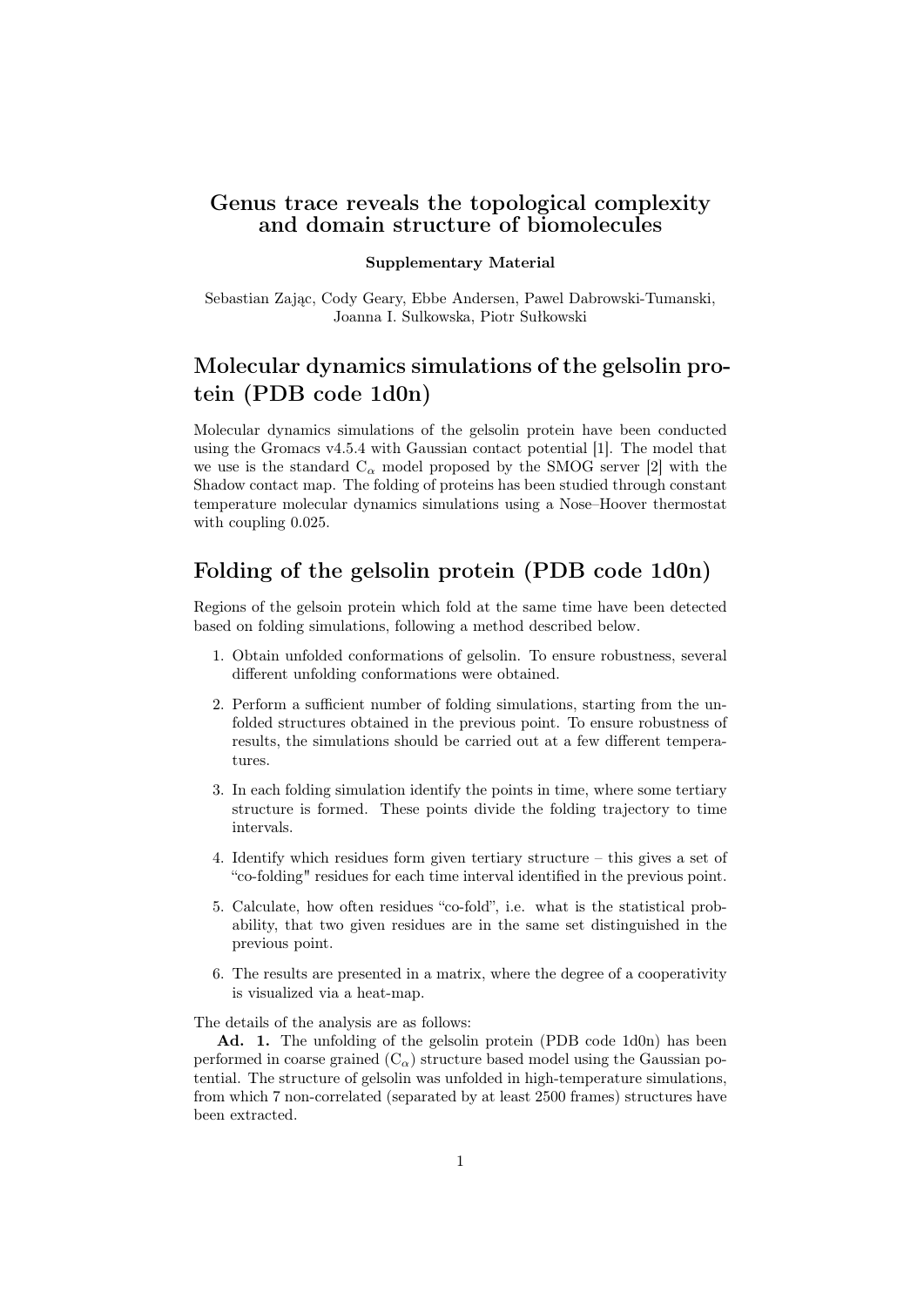Ad. 2 Folding was performed within the same model in four different temperatures  $T < T_f$  (where  $T_f$  is the equilibrium temperature between folded and unfolded phase). Depending on the temperature 30-70 constant temperature simulations were performed, giving in total 200 folding trajectories. The protein was regarded as folded if the fraction of native contacts formed Q was larger than 0.9, where  $Q = 1$  indicates that all native contacts are formed. In such case, the simulation was terminated.

Ad. 3 In order to identify points where the tertiary structures were locally formed, first the fraction of native contacts  $Q$  in each frame was calculated. Then, the  $Q(t)$  trace was smoothed with running average with a window of 20 frames. Next, the jumps of the smoothed trace  $Q_{ave}(T)$  were obtained. The jumps were defined as the points in which the trace  $Q_{ave}(T)$  increased by at least 0.05 between consecutive frames. This divided the folding mechanism into time intervals, which were subjected to subsequent analysis (see Fig. 1).



Figure 1: Illustration of the steps performed to find "points" in which some tertiary structure is "locally" formed. From left to right: calculation of  $Q(t)$ , smoothing  $Q(t)$  with running average, identification of jumps in the trace  $Q_{ave}(t)$ . The fragments between the jumps, represented as horizontal intervals in the right-most plot, are the time intervals subjected to further analysis. Three exemplary time intervals are denoted by the arrows.

Ad. 4 For each time interval obtained in the previous point the residues which were "locally folded" were identified. By "locally folded" residue we mean the residue which:

- has at least 4 contacts in the native structure;
- at least 50% of contacts were formed in at least 75% of the frames from analyzed time interval.

After prescription of the set of residues "locally folded" in each time interval, the residues which were "locally folded" between each two intervals were extracted. To this end, we simply compare the sets related to consecutive time intervals. The residues obtained were regarded as "co-folding" in the given simulation. For each simulation, a few sets of "co-folding" residues were obtained (as many as time intervals).

Ad. 5 Next, for each pair of residues we calculated how often a given pair of residues is in the same set of "co-folding" residues. The results were normalized to the number of trajectories (200), as each residue appears in one set only in a given trajectory. This procedure gives a matrix whose entries are the probability that two residues "co-fold".

Ad. 6 The matrix is presented as a heat-map using Gnuplot 4.6.